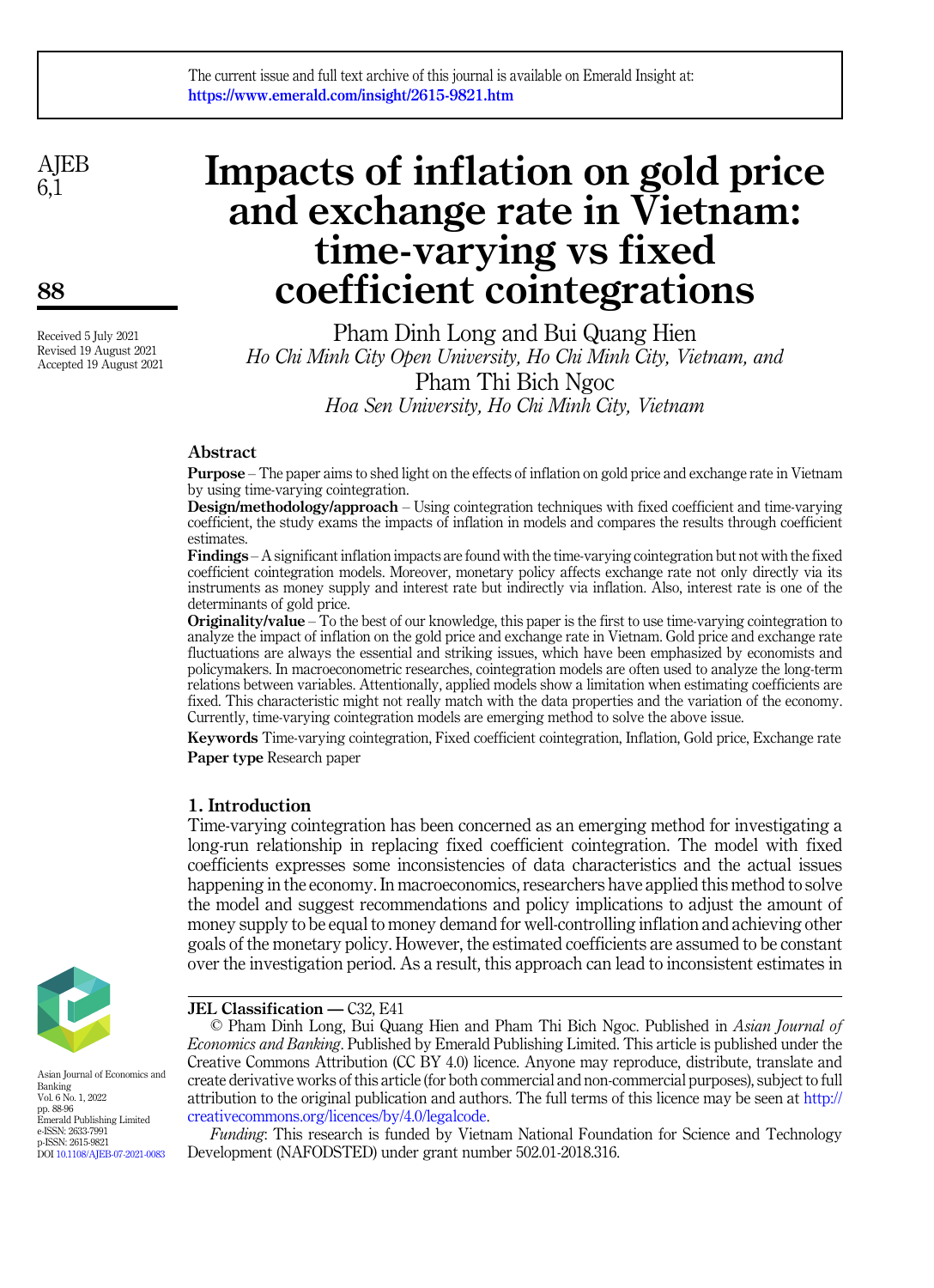quantitative models, ineffective expected results of policy implications. Therefore, timevarying cointegration is documented better than fixed coefficient cointegration [\(Bierens and](#page-7-0) [Martins, 2010](#page-7-0); [Chang](#page-7-1) et al., 2015; Koop et al[., 2011](#page-8-0); [Zuo and Park, 2011\)](#page-8-1).

Whether the above approach can be applied in researching the impacts of inflation on gold price and exchange rate depends on nature and circumstances of the economy. In a developing country like Vietnam, the key factors of macroeconomics and economic policy have changed dramatically in most recent decades, especially during the financial crisis in 2008. After the economic reform during the 1990s, the inflation rate was still unstable (Figure 1). Specifically, the inflation rate in 1991 increased more than two times than the previous year and then fell down sharply in the following years. During the research time span, it tends to keep under 20%. However, the inflation rate reached the peak at approximately 23% in 2008 at the beginning of the world financial crisis. If inflation was not controlled well at a low level, it would harm the economy, leading to falling output, business bankruptcies, losing confidence in the domestic currency. Consequently, people tend to consider other safer assets, especially increase holding gold and foreign currency. Among this, gold price and exchange rate are two of the striking issues that economists and policymakers have been concentrating due to facing some difficulties in analyzing techniques.

Currently, the empirical studies relating to time series data for the case of Vietnam have inherited the fixed coefficient cointegration approach to analyzing the long-run relationship between the variables. *First*, for exchange rate, the validity of the prediction does not reach actual tendency due to a limitation of some statistical methods and extend the length of sampling [\(Park and Park, 2013\)](#page-8-2). The elasticities of these factors were assumed not to vary over the period [\(Mark, 1995](#page-8-3)). Thus, inconsistent results may lead to the failure of exchange rate prediction model when using fixed coefficient. According to [Beckmann](#page-7-2) *et al.* (2011) and [Park and Park \(2013\),](#page-8-2) if time-varying cointegration is applied in the exchange rate prediction model, the result will be better in the analysis. Second, keeping gold is one of possible considering to hedge against inflation, especially in developing countries including Vietnam ([Batten](#page-7-3) *et al.*, 2014; [Truong](#page-8-4) *et al.*, 2017). This matter is not well investigated for the case of Vietnam. Whereas, some empirical researches, applying time-varying cointegration, have found evidence for the relationship between gold and inflation with sensitivity to interest rate changes ([Batten](#page-7-3) *et al.*, 2014; Lucey *et al.*, 2016). In addition, gold has a role to protect against the growth of money supply in American economy ([Lucey](#page-8-5) *et al.*, 2016). In addition, using timevarying cointegration for detecting relationships among inflation, exchange rates, money demand function, the price of gasoline, rice price has brought the robust results in many





**Source(s):** International Monetary Fund

Inflation on gold price and exchange rate

89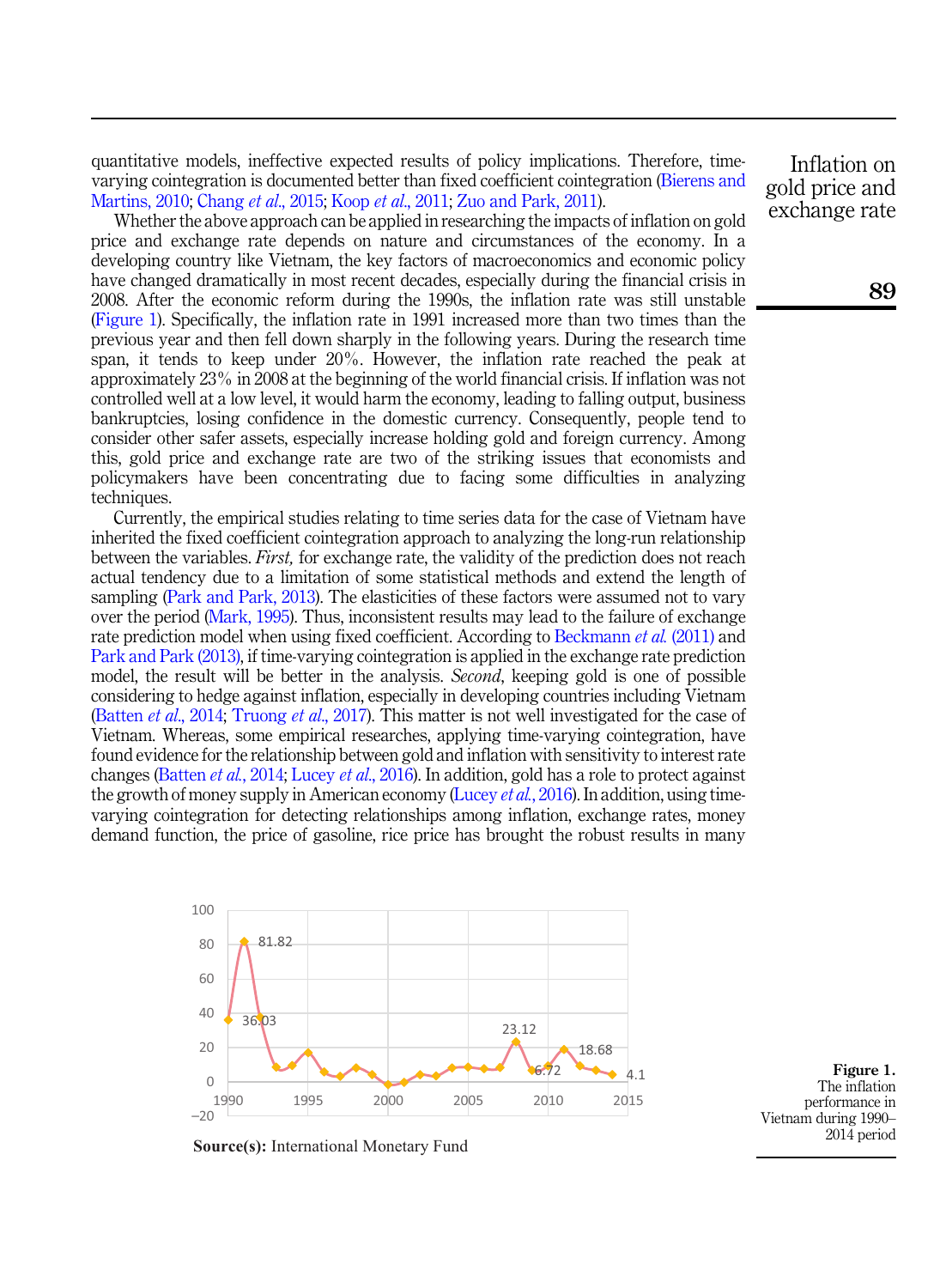countries all over the world [\(Bierens and Martins, 2010](#page-7-0); [Granger and Lee, 1991;](#page-8-6) [Park and](#page-8-7) [Hahn, 1999\)](#page-8-7).

In regards to methodologies in the previous studies, the fixed cointegration methods such as VAR, VEC, ARDL were used to examine gold price and exchange rate ([Arfaoui and Ben](#page-7-4) [Rejeb, 2017;](#page-7-4) [Batten](#page-7-3) et al., 2014; [Seyyedi, 2017](#page-8-8)). However, it has been argued that financial liberalization, changes in monetary policy and lack of time series data can cause hardly estimates and unpredictable prediction in the relationships between macroeconomic variables. This implication motivates to extend the existing model estimation to the timevarying approach ([Park and Zhao, 2010;](#page-8-9) [Zuo and Park, 2011](#page-8-1)).

To the best of our knowledge, this paper is the first to use time-varying cointegration to analyze the impact of inflation on the gold price and exchange rate in Vietnam. While exchange rate can be recognized as one of the final targets of the monetary policy, gold price is emphasized for the government and investors. As this research can fill this gap in macroeconomic literature, the impacts of inflation on exchange rate and gold price can be unlocked by resolving the limitation of fixed coefficient cointegration. Accordingly, the model estimation output can interpret the role of inflation when performing time-varying Canonical cointegration, which is not detected by fixed coefficient cointegration. In addition, income and monetary policy proxies confirmed the consistency of two cointegration regressions.

The paper is organized as follows. [Section 1](#page-0-0) highlights briefly the current issue of cointegration with fixed coefficient as well as the motivation of time-varying cointegration in the analysis of inflation impact on gold price and exchange rate in Vietnam. [Section 2](#page-2-0) presents the methodology in time-varying cointegration approach and time-varying Canonical cointegration for the multivariate variable. From this, the model specifications and data source are described in Vietnam case study. The result of empirical study is analyzed in [section 3.](#page-5-0) The final section gives conclusion for some remarkable implication.

#### <span id="page-2-0"></span>2. Methodology and data

2.1 A cointegration regression: time-varying approach

According to [Chang](#page-7-1) et al. (2015), [Koop and Korobilis \(2013\),](#page-8-10) [Kumar](#page-8-11) et al. (2012), [Park and Park](#page-8-2) [\(2013\),](#page-8-2) [Park and Zhao \(2010\)](#page-8-9) and [Zuo and Park \(2011\),](#page-8-1) the cointegration approach is expanded by allowing the coefficient in a dynamic model with time-varying. The estimated time-varying parameter (TVP) has two components including a "permanent component" as the traditional cointegration coefficient and a "temporary component". The temporary component was estimated by using a different approach like ARIMA forecasting model. The TVP cointegration is described by [equation \(1\),](#page-2-1) where  $q_t$  is stationary I(0). There are two notices. First,  $A_t$  is a deterministic component such as constant and other components such as cos $\lambda t$ , t $\delta$ , some parametric function of time or a seasonal sequence Second,  $A_t = a + bD_t$  với  $D_t$  denoted an observation variable. [Equation \(1\)](#page-2-1) can be rewritten as [equation \(2\)](#page-2-2).

$$
y_t = Ax_t + q_t \tag{1}
$$

$$
y_t = a x_t + b \tilde{x}_t q_t \tag{2}
$$

<span id="page-2-2"></span><span id="page-2-1"></span>where  $\tilde{x}_t = f(t)x_t$  with  $f(t)$  is a deterministic function of t or an observed variable  $D_t$ . The procedures of time-varying cointegration are summarized in four steps. Especially in the second step, coefficient  $A_t$  is assumed with very slowly time-varying change in a random walk model. The process of residual  $p_t$  is assumed based on autoregression AR(1) and can be extended easily to other ARIMA models  $(p, q)$ .

- (1) Step 1: Check stationary  $x_t$  and  $y_t$  whether exist I(1) (general TVP-I(1)) or not.
- (2) Step 2: Perform time-varying cointegration to estimate coefficient.

**AIEB** 6,1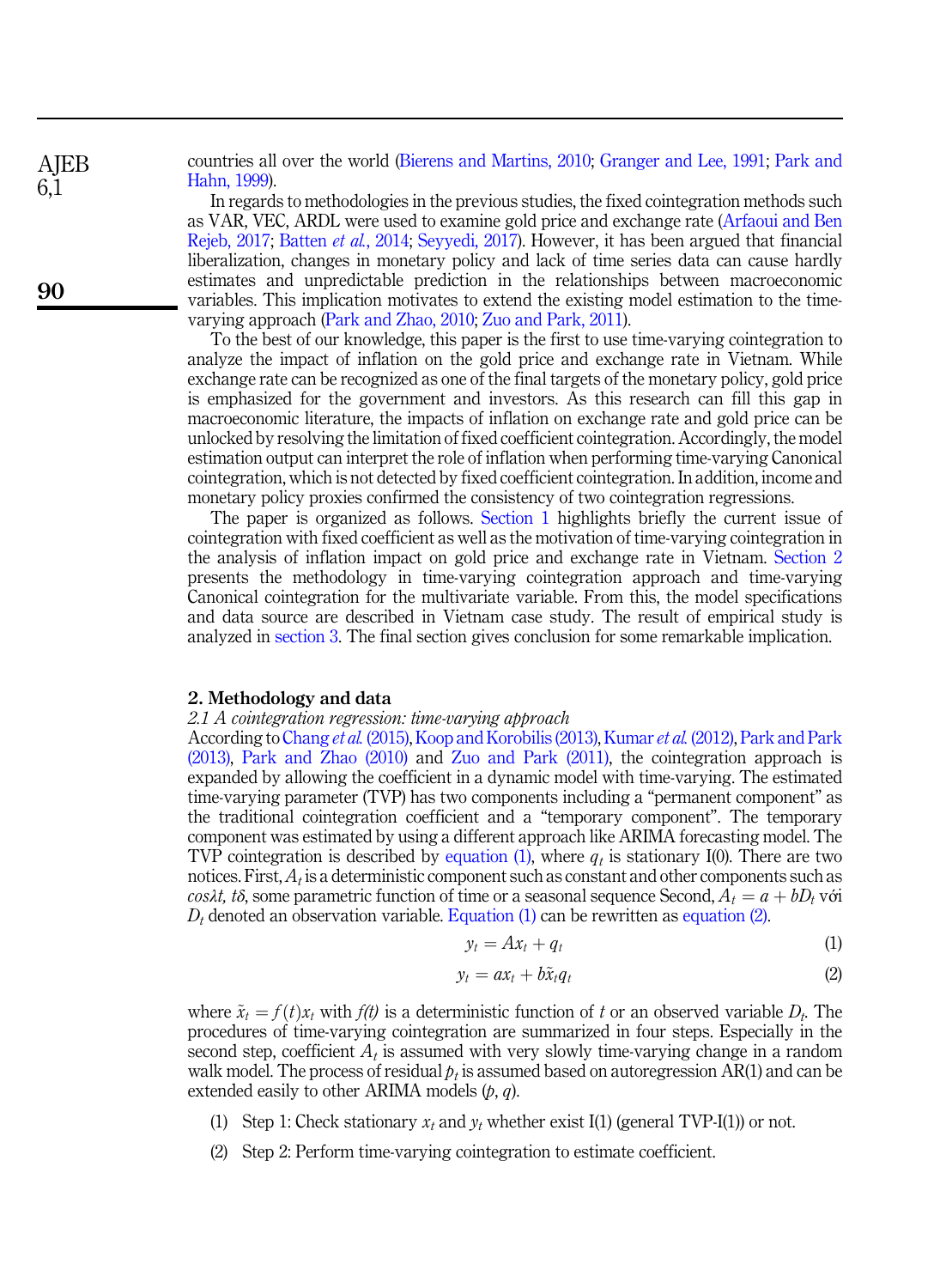- (3) Step 3: Select the best forecasts model among cointegration with fix coefficient.
- (4) Step 4: Perform t statistic in time-varying cointegration.

## <span id="page-3-0"></span>2.2 Time-varying Canonical cointegration for multivariate variables

$$
y_t = \tau + \alpha x_t + \beta p_t + \gamma z_t + \xi k_t + \mu_t \tag{3}
$$

<span id="page-3-1"></span>Following [Granger and Lee \(1991\)](#page-8-6), a time-varying model with an elasticity  $\alpha_t$  changing over the time is given by [equation \(3\),](#page-3-0) denoting  $\alpha_t = (t/T)$  as a function of Fourier Flexible Form (FFF). Particularly, it is performed by [equation \(4\)](#page-3-1).

$$
\alpha_{pq}(r) = \lambda_0 + \sum_{j=1}^p \lambda_j r^j + \sum_{j=1}^q (\lambda_{p+2j-1}, \lambda_{p+2j}) \phi_j(r) \tag{4}
$$

where  $\phi_j(r) \equiv (\cos 2\pi j r, \sin 2\pi j r)'$ ,  $r \in [0, 1]$  is estimated by an FFF as p and q increase. Let denote  $\lambda_{pq} \equiv (\lambda_0, \ldots, \lambda_{p+2q})'$  and  $\phi_{pq}(r) \equiv (1, r, \ldots, r^p, \phi'_1(r), \ldots, \phi'_q(r))$ , the model presents the coefficient  $\alpha_{pq} = (t/T)x_t$  as  $\lambda'_{pq}\phi_{pq}(t/T)x_t$  or  $\lambda'_{pq}x_{pqt}$  with  $x_{pqt} \equiv \phi_{pq}(t/T)x_t$ . To put it in this, this non-linear function can be estimated by a linear function with a regress and  $x_{bat}$ . The time-varying cointegration (TVC) is shown by [equation \(5\)](#page-3-2).

$$
y_t = \tau + z'_{pqt}\theta + u_{pqt} \tag{5}
$$

<span id="page-3-2"></span>where  $z_{pqt} \equiv (x'_{pqt}, p_t, z_t, k_t)'$  is a matrix of regressors and  $\theta \equiv (\lambda'_{pq}, \beta, \gamma, \xi)'$  is a matrix of coefficients. The error term  $u_{bat} \equiv u_t + (\alpha(t/T) - \alpha_{ba}(t/T)x_t$  is merged from the original disequilibrium error and an approximation error from fixing p and q. When  $p = q = 0$ , this is a special TVC model with  $\lambda_0 = \alpha$  which is performed as fixed coefficient cointegration regression.

The model assumes that vector cointegration  $(y_t, x_t, xd_t)'$  exists. Where matrix  $x_d$  contains the independent variables which do not include the variable with the elasticity of timevarying coefficient such as  $x_t$ . Defining  $w_t = (u_t, \Delta x_t, \Delta x_t)^{\prime} = (w_{1t}, w_{2t}^{\prime})^{\prime}$ , the model supposes that there is no inconsistency of  $w_t$  so that  $T^{-\frac{1}{2}}\sum_{t=1}^{[T_r]}w_{t\rightarrow d^{B(r)}}$ . Where  $B = BM(\Omega)$  is the Brownian dynamic component with variance  $\Omega$ . Where  $\Omega = \sum_{k=-\infty}^{\infty} E w_k w_{k'-k}$ . Denoting  $\sum = E w_t w_{t'}$  and  $\Delta = \sum_{k=0}^{\infty} E w_t w_{t'-k}$ , the model uses long-run variance  $\Omega = \begin{bmatrix} \omega_{11} & \omega_{12} \\ \omega_{21} & \Omega_{22} \end{bmatrix}$ . Where  $\omega_{11}$  is a variance of  $(u_t)$  and  $\Omega_{22}$  is a variance of  $(\Delta x_t, \Delta p_t)$ . The matrix of  $\Delta$  and  $\Sigma$  is separated appropriately.

<span id="page-3-3"></span>The CCR model can be estimated following two steps. First, [equation \(6\)](#page-3-3) is performed by ordinary least square (OLS) and is constructed with a consistent variance. Consistent longrun variance estimators are acceptable. By using  $\theta$ ,  $\Sigma$  to estimate appropriately, [equation \(7\)](#page-3-4) of the model shows the CCR construction model with a vector  $a(p+2p+3) \times 1$ .

 $22.22$ 

<span id="page-3-4"></span>
$$
z_{pat}^{*} \equiv \begin{bmatrix} \phi_{pq}(t/T) & 0 & 0 & 0 \\ 0 & 1 & 0 & 0 \\ 0 & 0 & 1 & 0 \\ 0 & 0 & 0 & 1 \end{bmatrix} \begin{pmatrix} x_t \\ p_t \\ z_t \\ k_t \end{pmatrix} - \begin{bmatrix} (\tilde{\delta}_{12}', \tilde{\Delta}_{12}') \tilde{\Sigma}^{-1} w_t \\ 0 \end{bmatrix}
$$
 (6)

Inflation on gold price and exchange rate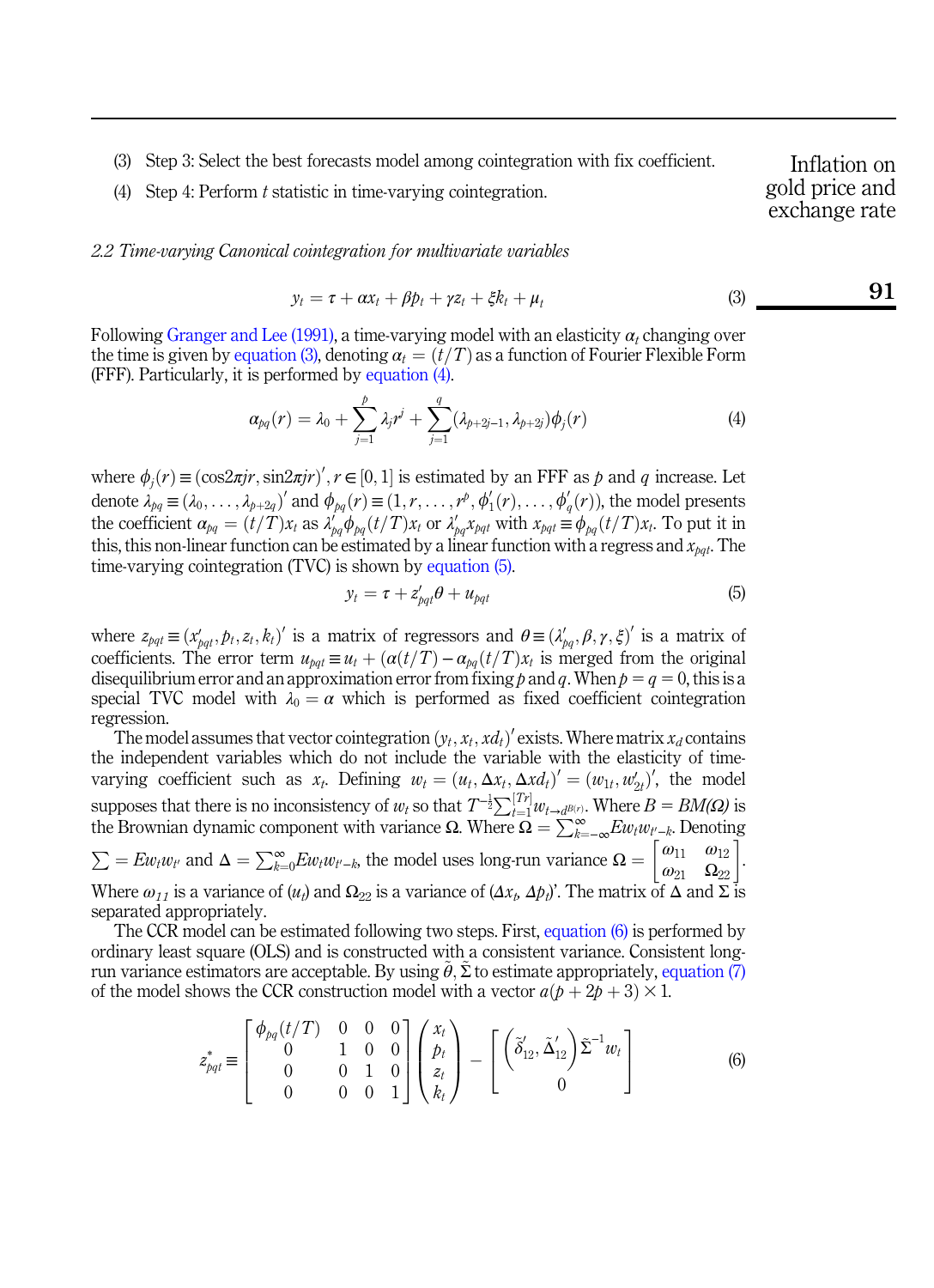AJEB 6,1

92

$$
y_t^* \equiv y_t - w_t' \tilde{\Sigma}^{-1} \begin{pmatrix} \tilde{\delta}_{12}, \tilde{\Delta}_{22}' \end{pmatrix}' \begin{bmatrix} \phi_{pq}(t/T)' & 0 & 0 & 0 \\ 0 & 1 & 0 & 0 \\ 0 & 0 & 1 & 0 \\ 0 & 0 & 0 & 1 \end{bmatrix} \tilde{\theta} - \tilde{\omega}_{12} \tilde{\Omega}_{22}^{-1} w_{2t}, \tag{7}
$$

$$
y_t^* = \tau + z_{pqt}^* \theta + u_{pqt}^*,\tag{8}
$$

<span id="page-4-0"></span>[Equation \(7\)](#page-3-4) is reduced by [equation \(8\)](#page-4-0) error term with  $u_{qpt}^* \equiv u_{pqt} - \tilde{\omega} \tilde{\Omega}_{22}^{-1} w_{2t}$ . The CCR model can be estimated by OLS but standard errors of these variables are estimated from the variance  $\tilde{\omega}_{*}^{2}(\sum_{i}z_{pqt}^{*}z_{pqt}^{*})^{-1}$ . Where  $\tilde{\omega}_{*}^{2}$  is consistent by  $\tilde{\omega}_{*}^{2} = \omega_{11} - \omega_{12}\Omega_{22}^{-1}\omega_{21}$  using the variance of the previous regression.

#### 2.3 Model specification

The quantitative method is used as follows. The first step is unit root test to check the stationary characteristic of all variables. The second step is Johansen's cointegration test to confirm the long-run relationship. In the third step, model estimation uses different techniques including fixed coefficient cointegration and time-varying cointegration. The long-run variance of the CCR model is mentioned to remedy correlation and endogenous phenomenon [\(Wang and Wu, 2012](#page-8-12)). A time-varying cointegration is enhanced in the CCR model that performs the time-varying parameter estimates [\(Chang](#page-7-1) et al., 2015; [Lucey](#page-8-5) et al., [2016;](#page-8-5) [Park and Park, 2013\)](#page-8-2). In order to analyze the impact of inflation on the gold price and exchange rate, the paper considers the previous studies for model 1 [\(Chang](#page-7-1) et al., 2015; [Park](#page-8-7) [and Hahn, 1999\)](#page-8-7) and model 2 ([Batten](#page-7-3) *et al.*, 2014; [Lucey](#page-8-5) *et al.*, 2016). The monetary policy is added as group control variables through real deposit interest rate  $(r<sub>s</sub>)$  and broad money supply  $M2$ . It can be presented as the monetary policy tools. Moreover, income is selected by domestic industrial value  $(Y_p)$ . Consumer price index  $(\pi_s)$  represents inflation which has a time-varying elasticity  $\alpha_t$ . The dependent variables of the two models are real domestic gold price  $(G_s)$  and real effective exchange rate  $(REER_s)$ . As a result, two models will be proposed in [equations \(9\) and \(10\)](#page-4-1).

<span id="page-4-1"></span>
$$
\text{Model 1: } \ln G_s = \tau + \alpha \pi_s + \beta r_s + \gamma \ln M2_r + \xi \ln Y_p + u_t \tag{9}
$$

$$
\text{Model 2: } \text{REER}_s = \tau + \alpha \pi_s + \beta r_s + \gamma \ln M2_r + \xi \ln Y_p + u_t \tag{10}
$$

#### 2.4 Data source

This study uses monthly time series data from 2003 Dec to 2016 Feb (see Table 1). In order to standardize and adjust the data, natural logarithm form will be applied for  $M2_r$ ,  $G_s$ ,  $Y_p$ . These variables are depersonalized using seasonal dummies.  $REER<sub>s</sub>$ ,  $r<sub>s</sub>$  and  $\pi<sub>s</sub>$  are presented in percentage.

| Variables                                                                                     | Description variables                                                                                                                      | Data source                                                                                                                                                                                                     |  |  |
|-----------------------------------------------------------------------------------------------|--------------------------------------------------------------------------------------------------------------------------------------------|-----------------------------------------------------------------------------------------------------------------------------------------------------------------------------------------------------------------|--|--|
| $G_{\rm s}$<br>REER <sub>s</sub><br>$\pi_{\rm s}$<br>$Y_p$<br>$r_{s}$                         | Real gold price<br>Real effective exchange rate<br>Consumer price index<br>Real industrial production value<br>Real deposits interest rate | General Statistics Office in Vietnam, doij.com<br>Darvas (2012) and update to period research<br>International Monetary Fund (IMF)<br>General Statistics Office in Vietnam<br>International Monetary Fund (IMF) |  |  |
| $M2_r$                                                                                        | Real broad money supply M2                                                                                                                 | International Monetary Fund (IMF)                                                                                                                                                                               |  |  |
| <b>Note(s):</b> In data source, the real variables are converted from given nominal variables |                                                                                                                                            |                                                                                                                                                                                                                 |  |  |

Table 1. Data source description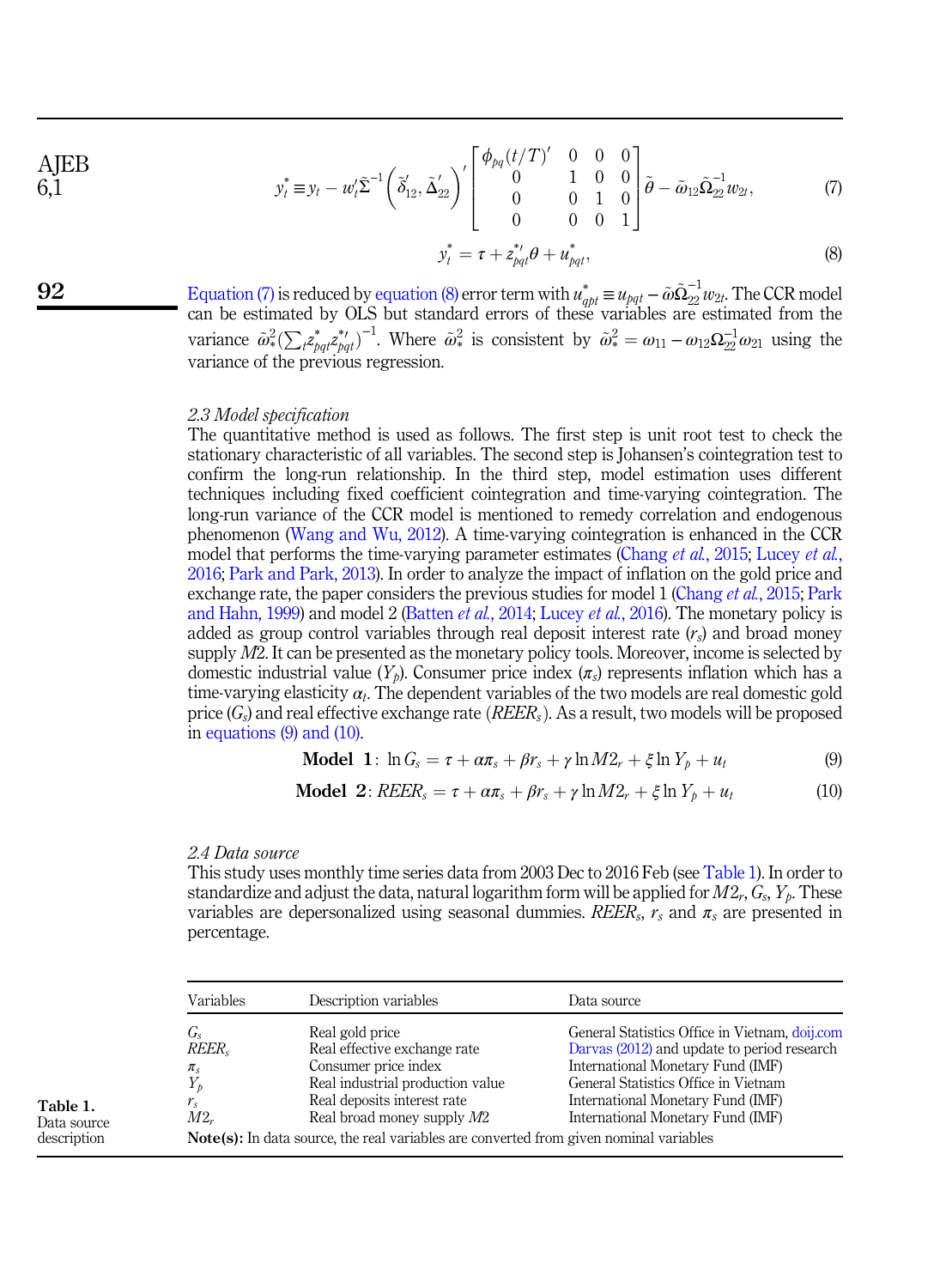## <span id="page-5-0"></span>3. Empirical result

## 3.1 Full sample unit root and cointegration test

Table 2 summarizes the outcomes of ADF and ADF with breakpoint structure unit root tests on the level at first differences of the variables. The null hypothesis cannot reject that all the variables are unit root at zero difference, except broad money supply. However, all of them are stationary with 1% significance level when conducted the first difference. The result suggests that all variables are I(1), which supports the use of the cointegration approach. Next, the paper exams the existence of long-run equilibrium. The result of Johansen test is tabulated in Table 3. The critical value (87.31) exceeds the trace test (79.38) at 5% significance level. It implies to reject the null hypothesis. Alternatively, the maximum rank indicates one cointegration equation at  $1\%$  significance level. As these conditions are satisfied, the next step for regressions will be conducted.

## 3.2 The result of fixed coefficient and time-varying coefficient cointegration

As being contrary to the expectation, there is no existence of inflation impact on gold price (model 1) and exchange rate (model 2) if fixed coefficient cointegration is used [\(Table 4\)](#page-6-0). Basically, when inflation increases, gold is an important asset instead of holding money. For model 1, only income negatively affects gold price in a long-run relationship at the 1% significant level. In contrast, for model 2, income negatively influence exchange rate.

However, when the study examines model 1 and model 2 using time-varying cointegration, the results are differently revealed in [Table 5.](#page-6-0) The inflation variable has effects on both gold price and exchange rate respectively. Model 1 points out that the impact of inflation tends to decrease ( $\lambda_3$ ) and recover with an increasing trend ( $\lambda_6$ ) afterward. People consider gold as an inflation hedge and policymakers can examine gold price as a priority indicator in macroeconomics for inflationary pressures ([Batten](#page-7-3) et al., 2014). Although the result of the model 2 does not demonstrate the existence business cycle fluctuation, the inflation impact on exchange rate significantly confirms (see  $\lambda_4$  coefficients) at the 1% significant level.

| Variables                                                                                                                 | Level     | ADF test<br>1st difference | Level         | Break date         | ADF with breakpoint structure test<br>1st difference                                                                     | Break date         |
|---------------------------------------------------------------------------------------------------------------------------|-----------|----------------------------|---------------|--------------------|--------------------------------------------------------------------------------------------------------------------------|--------------------|
| $\ln M2_r$                                                                                                                | $-2.236$  | $-8.885^{*1}$              | $-5.178^{*5}$ | 2006m12            | $-5.288^{*5}$                                                                                                            | 2007m6             |
| $\ln G_s$                                                                                                                 | $-0.974$  | $-8.602^{*1}$              | $-3.645$      | 2013m1             | $-10.928^{*1}$                                                                                                           | 2006m6             |
| $ln Y_b$                                                                                                                  | $-2.003$  | $-14.343^{*1}$             | $-5.57$       | 2012m2             | $-14.746^{*1}$                                                                                                           | 2012m2             |
| REER <sub>s</sub>                                                                                                         | $-2.391$  | $-9.273^{*1}$              | $-3.735$      | 2010 <sub>m7</sub> | $-9.907^{*1}$                                                                                                            | 2008m12            |
| $r_{\rm c}$                                                                                                               | $-0.0281$ | $-7.704^{*1}$              | $-2.791$      | 2007m11            | $-8.990^{*1}$                                                                                                            | 2009m2             |
| $\pi$ .                                                                                                                   | $-1.706$  | $-4.947^{\ast}1$           | $-3.650$      | 2010m11            | $-6.619^{*1}$                                                                                                            | 2010 <sub>m9</sub> |
| <b>Note(s):</b> (*1), (*5), (*10) denote the significance at the 1%, 5%, and 10% levels of $Z_t$ value; 1% = -4.025 (*1), |           |                            |               |                    |                                                                                                                          |                    |
|                                                                                                                           |           |                            |               |                    | $5\% = -3.445$ (*5), $10\% = -3.145$ (*10) (ADF test); $1\% = -5.57$ (*1), $5\% = -5.08$ (*5), $10\% = -4.82$ (*10) (ADF |                    |
| test with breakpoint structure)                                                                                           |           |                            |               |                    |                                                                                                                          |                    |

3 0.11284 36.9442 42.44

Note(s):  $*5$  denotes the significance at the 5% level of  $Z_t$  value

| Max rank | Eigen value | Trace statistic | 5% critical value |
|----------|-------------|-----------------|-------------------|
| 0        |             | 119.4666        | 114.90            |
|          | 0.24152     | 79.3836*5       | 87.31             |
| 2        | 0.15882     | 54.3057         | 62.99             |

Inflation on gold price and exchange rate

Table 3. Johansen test for cointegration

Table 2. The result of unit root test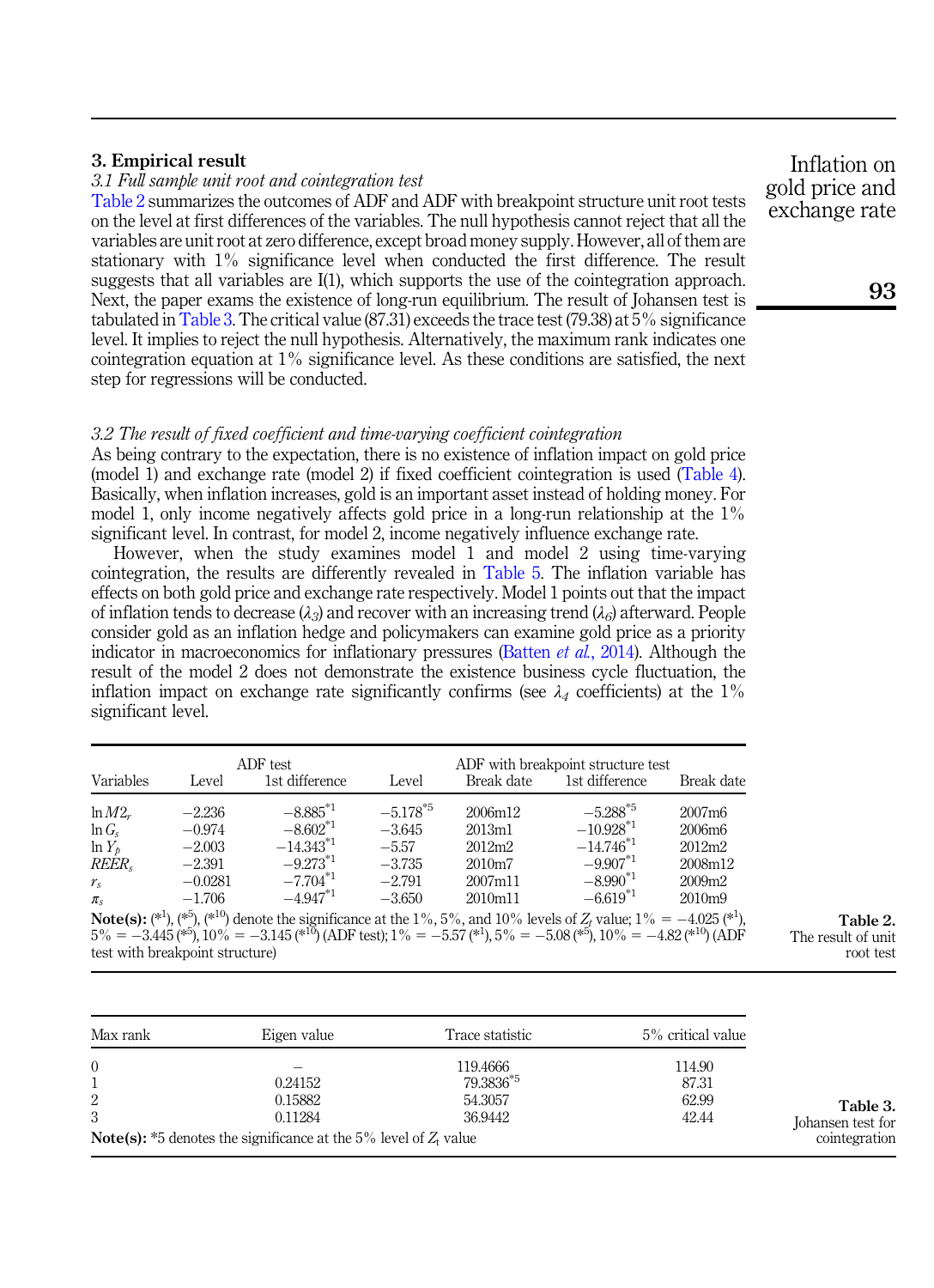As the effects were hidden if using the fixed coefficient estimates, the research highlights that the control variable groups also give the better outcomes when time-varying produces more significant regressors. In model 1, there is only one factor interest rate with a positive impact on gold price. This positive impact cannot explain for an efficient monetary policies to suppress the instability of key macroeconomic factors. According to the speculation approach, this relationship should be positive as interest rate can represent an opportunity cost of holding gold since investors would deposit money if they got higher benefit when holding money (O'[Connor](#page-8-13) et al., 2015). For instance, in Vietnam, a tightened monetary policy is applied to hedge inflation when the economy is facing the global financial crisis. In 2008, the inflation rate increased 23.12% and money supply growth decreased approximately a half of money quantity than in the previous year. Since the following year, monetary policy had gradually expanded in order to stimulate economic growth. In 2011, when inflation again increased (18.68%), money supply was conducted by a half as compared to the year 2010. During the period 2011–2012, gold prices showed a strong fluctuation with a large increase.

However, both interest rate and broad money supply affect exchange rate in model 2. A possible explanation based on the Mundell–Fleming model, which assuming international capital mobility and sticky-prices in the short run, a lower interest rate of a home country decides a capital outflow, leading to payment balance deficit. Through a depreciation of the

|                                                                      |                        | Gold prices                                                                                                           |                                                      | Exchange rates                                                            |                                                     |
|----------------------------------------------------------------------|------------------------|-----------------------------------------------------------------------------------------------------------------------|------------------------------------------------------|---------------------------------------------------------------------------|-----------------------------------------------------|
|                                                                      | Coefficients           | Estimates                                                                                                             | t-value                                              | Estimates                                                                 | t-value                                             |
| Table 4.<br>Fixed coefficient<br>cointegration for gold<br>price and | $\alpha$<br>$\omega^2$ | 24.8509 $*1$<br>$-0.00377$<br>0.17454<br>$-0.4455^{*1}$<br>0.00281<br>Long-run variances of the CCR errors<br>0.10734 | 3.0318<br>$-0.6158$<br>0.5397<br>$-2.1478$<br>0.4848 | 94.8905*1<br>$-0.00153$<br>0.03317<br>$0.1553^{*1}$<br>0.00042<br>0.01442 | 32.5734<br>$-0.6982$<br>0.2881<br>2.0969<br>0.20348 |
| exchange rate                                                        |                        | <b>Note(s):</b> *1 denotes the significance at the $1\%$ level of $Z_t$ value                                         |                                                      |                                                                           |                                                     |

|                                         |                                                                               | Gold prices     |           | Exchange rates  |           |  |
|-----------------------------------------|-------------------------------------------------------------------------------|-----------------|-----------|-----------------|-----------|--|
|                                         | Coefficients                                                                  | Estimates       | t-value   | Estimates       | t-value   |  |
|                                         | τ                                                                             | 0.79625         | 0.1036    | $108.2861^{*1}$ | 39.2685   |  |
|                                         | $\beta$                                                                       | $0.01393^{*1}$  | 3.2567    | $-0.00824^{*1}$ | $-5.4148$ |  |
|                                         |                                                                               | 0.30922         | 1.4187    | $-0.18964^{*1}$ | $-2.4138$ |  |
|                                         | ξ                                                                             | 0.11693         | 1.1105    | $-0.00331$      | $-0.0874$ |  |
|                                         | Time-varying parameter estimates $\alpha_t$                                   |                 |           |                 |           |  |
|                                         | $\lambda_{O}$                                                                 | 0.00482         | 0.53      | $-0.00156$      | $-0.4741$ |  |
|                                         | $\lambda_I:(t/T)$                                                             | 0.0171          | 0.8535    | $-0.00761$      | $-1.0536$ |  |
|                                         | $\lambda_2$ : $(t/T)^2$                                                       | $-0.00611$      | $-0.4789$ | 0.00728         | 1.5734    |  |
|                                         | $\lambda_3$ : $\cos[2\pi(t/T)]$                                               | $-0.00367^{*1}$ | $-3.4$    | 0.00028         | 0.7213    |  |
|                                         | $\lambda_4$ : $\sin[2\pi(t/T)]$                                               | 0.00039         | 0.817     | $0.00039^{*1}$  | 2.2371    |  |
|                                         | $\lambda_5$ : $\cos[4\pi(t/T)]$                                               | $-0.00043$      | $-1.624$  | $-2.7155e-05$   | $-0.2812$ |  |
| Table 5.                                | $\lambda_G \sin[4\pi(t/T)]$                                                   | $0.00075^{*1}$  | 3.3673    | $-0.00013$      | $-1.5889$ |  |
| Time-varying<br>canonical cointegration | Long-run variances of the CCR errors                                          |                 |           |                 |           |  |
| model for gold price                    | $\omega^2$                                                                    | 0.0111          |           | 0.0017          |           |  |
| and exchange rate                       | <b>Note(s):</b> *1 denotes the significance at the $1\%$ level of $Z_t$ value |                 |           |                 |           |  |

94

<span id="page-6-0"></span>**AIEB** 6,1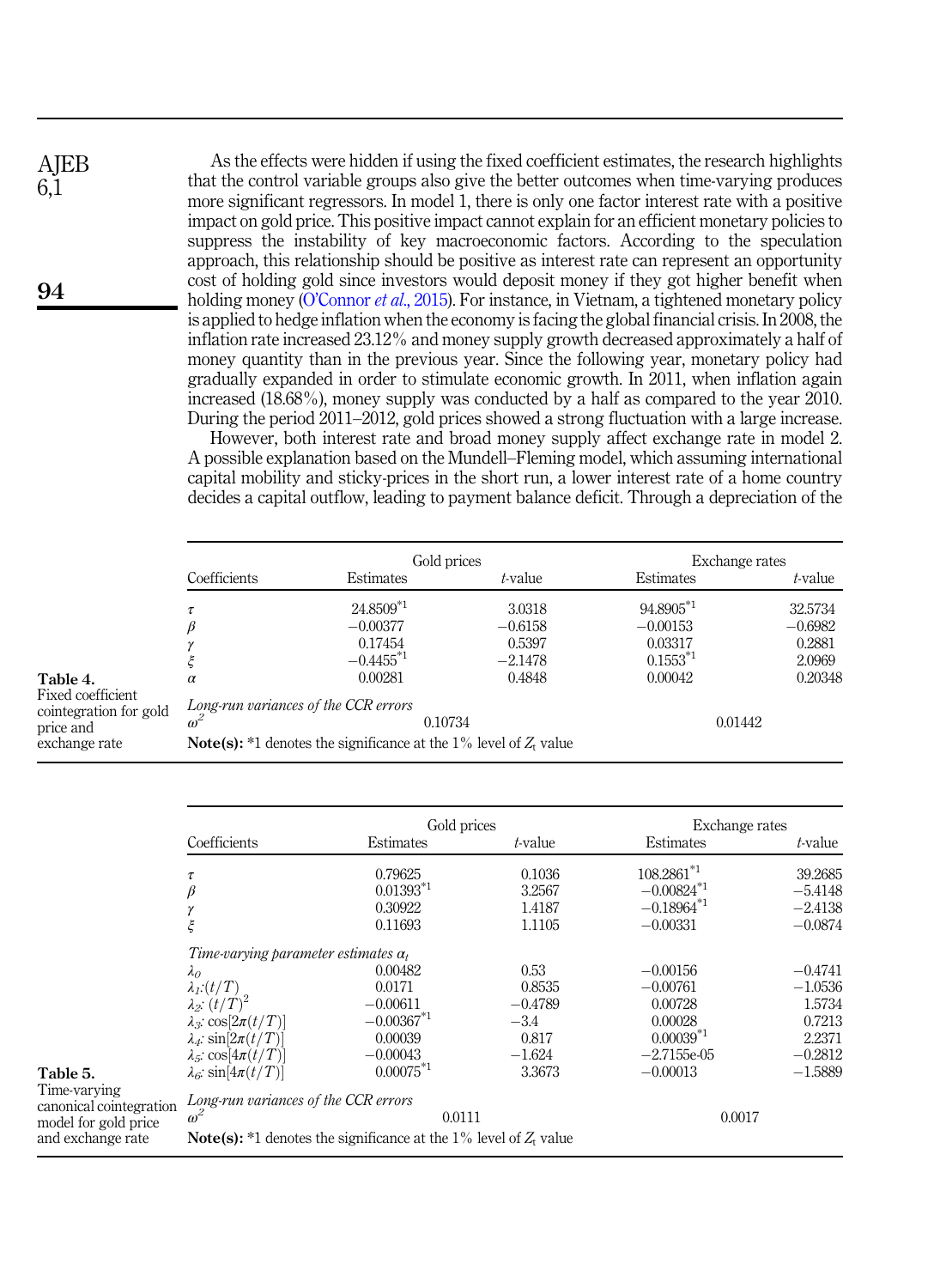domestic currency, this issue is solved by an increase of the net exports [\(Andrie](#page-7-6)s *et al.*, 2017). This model helps predict a negative relationship between the interest rate and the exchange rate. By using the proxies of monetary policy as interest rate and broad money supply, the finding has contributed an empirical examination that exchange rates are not only influenced by inflation but also by monetary policy in Vietnam ([Darvas, 2012\)](#page-7-5).

# Inflation on gold price and exchange rate

## 4. Conclusion

The study has investigated the impact of inflation on gold price and exchange rate for the case of Vietnam from 2003 Dec to 2016 Feb using both fixed coefficient cointegration and time-varying cointegration. By empirical analysis, we figure out the role of inflation in explaining changes in exchange rate and gold price. Especially, the impact cycle of inflation on gold price is identified. Obviously, time-varying cointegration technique demonstrates the outcomes better than fixed coefficient one in long-run equilibrium. This model can figure out new significant variables including interest rate and broad money supply. With capitalizing the typical strengths of the model in evaluating coefficients under increasing-decreasing periods, this study conducted a comprehensive investigation to detect more relevant economic models which can be able to improve the validity of estimates, especially for a transition economy like Vietnam.

Based on examining two empirical models, there exists the alternative method to estimate long-run relationships in macroeconomics when policymakers or researchers cannot go ahead due to the fluctuation of key factors in financial markets as well as the limitation of lacking time series data or broken structure phenomenon. The striking issue can be examined by time-varying cointegration although the method cannot detect a business cycle. It is proposed to considering what and how the economy is happening. From this, the final targeting of some policies can be accelerated smoothly and gain the intention more easily. That means policymakers would establish an effective monetary policy after overcoming some hard issues in econometric modeling.

#### References

- <span id="page-7-6"></span>Andrieș, A.M., Căpraru, B., Ihnatov, I. and Tiwari, A.K. (2017), "The relationship between exchange rates and interest rates in a small open emerging economy: the case of Romania", Economic Modelling, Vol. 67 No. 1, pp. 261-274.
- <span id="page-7-4"></span>Arfaoui, M. and Ben Rejeb, A. (2017), "Oil, gold, US dollar and stock market interdependencies: a global analytical insight", European Journal of Management and Business Economics, Vol. 26 No. 3, pp. 278-293.
- <span id="page-7-3"></span>Batten, J.A., Ciner, C. and Lucey, B.M. (2014), "On the economic determinants of the gold-inflation relation", Resources Policy, Vol. 41 No. 1, pp. 101-108.
- <span id="page-7-2"></span>Beckmann, J., Belke, A. and Kühl, M. (2011), "The dollar-euro exchange rate and macroeconomic fundamentals: a time-varying coefficient approach", Review of World Economics, Vol. 147 No. 1, pp. 11-40.
- <span id="page-7-0"></span>Bierens, H.J. and Martins, L.F. (2010), "Time-varying cointegration", Econometric Theory, Vol. 26 No. 5, pp. 1453-1490.
- <span id="page-7-1"></span>Chang, Y., Kim, C.S., Miller, J.I., Park, J.Y. and Park, S. (2015), "Time-varying long-run income and output elasticities of electricity demand with an application to Korea", Energy Economics, Vol. 46 No. 1, pp. 334-347.
- <span id="page-7-5"></span>Darvas, Z. (2012), "Real effective exchange rates for 178 countries: a new database", Working Paper 2012/06, Bruegel, Brussels, 15 March 2012.

95